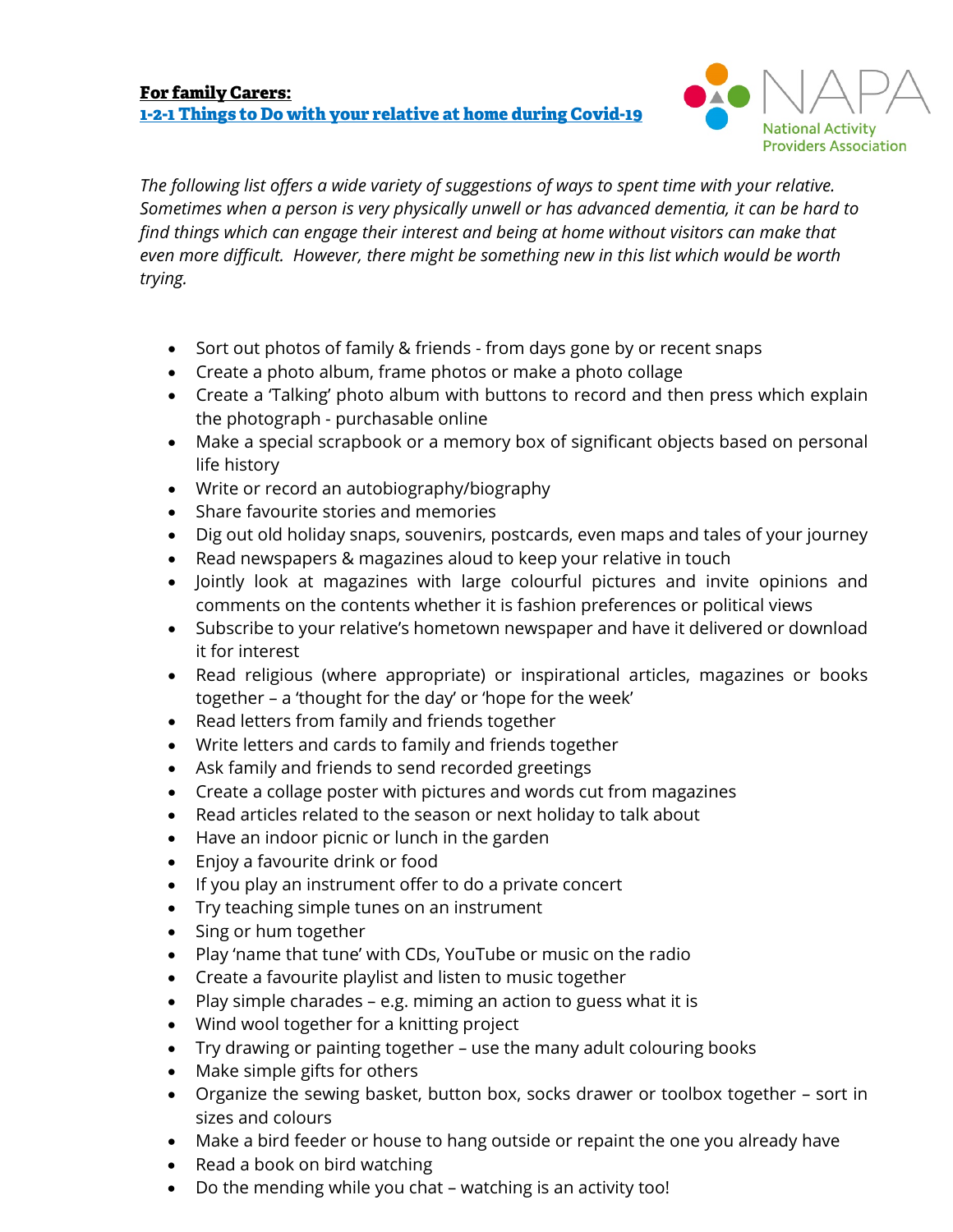- Brush, comb or style relative's hair give a simple head massage at the same time
- Offer a pamper with make-up, perfume, aftershave or manicure
- Plan a garden make over and look through a seed catalogue
- Plant and look after an indoor windowsill garden
- Create a terrarium (tabletop garden arrangement) together
- Play word games and trivia together
- Play cards or table board games together
- Do crosswords together or do yours out loud listening is an activity too
- Do jigsaws together even if the person can only watch or pick up the pieces
- Watch television together and discuss the programme you have seen
- Keep up with the Soaps and discuss the dilemmas
- Watch an old favourite movie or musical together
- Hold your own tournament or competition and keep a running tally of the scores. Think about quoits, skittles, quizzes, Nintendo Wi etc.
- Create a story from a picture e.g. looking at a photograph or piece of art and imagining what is happening; who the people are, what they are doing or thinking etc.
- Have a session of 'retail therapy' and do some shopping online
- Choose recipes to cook together or talk about and share favourites
- Share a treat together
- Give a gentle hand massage using aromatherapy scented oils or hand cream
- Use items to stimulate the sense of smell- spices, perfume or flowers
- Use different textured fabrics to touch- silk, cashmere, velvet etc:
- Watch film footage of a recent holiday
- Watch home movies made with a camcorder or your phone
- Use YouTube or the internet to play favourite film clips, comedy sketches, musicians or amusing clips of children, animals etc.
- Groom a pet
- Start a collection or hobby that you both enjoy
- Do simple exercises together use music and actions like "Play the violin, put the washing on the line." to make them fun
- Read a chapter of a novel, a short story or a few poems
- Write poetry or a short story together
- Look at and listen to an old-fashioned music box
- Make a "joy box"(decorated shoe box) filled with fun and favourite things
- Discuss seasonal changes looking out of the window
- Keep a "window diary" of interesting things that happen outside
- Keep a journal of interesting discussions and upcoming events
- Make a pot pourri together and hang it up
- Tell jokes to one another, dig out a joke book to keep it going
- Help with writing letters to family and friends
- Take photos to send to friends and family electronically
- Sit in the garden
- Make items for charity
- Celebrate holidays or festivals in the home or outside when possible
- Keep a track of favourite sports events or teams
- Learn a new word or words using a dictionary
- Play along with TV game shows or develop your own
- Dance, or tap your feet, to your relatives favourite dance music
- Look at a travel book or brochure & dream about a fantasy holiday